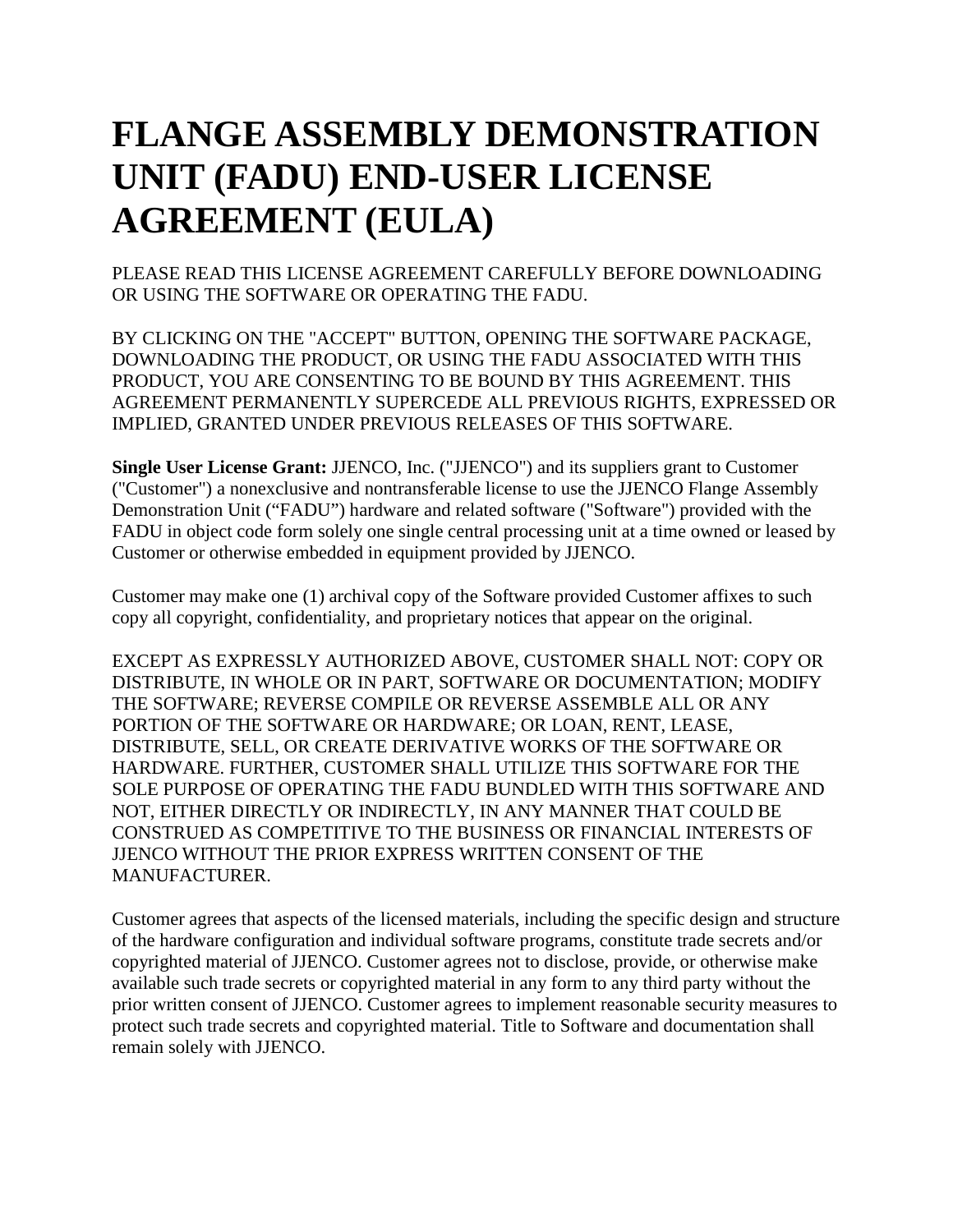SOFTWARE LIMITED WARRANTY. JJENCO warrants that for a period of ninety (90) days from the date of shipment from JJENCO: (i) the media on which the Software is furnished will be free of defects in materials and workmanship under normal use; and (ii) the Software substantially conforms to its published specifications. Except for the foregoing, the Software is provided AS IS. This limited warranty extends only to Customer as the original licensee. Customer's exclusive remedy and the entire liability of JJENCO and its suppliers under this limited warranty will be, at JJENCO or its service center's option, repair, replacement, or refund of the Software if reported (or, upon request, returned) to the party supplying the Software to Customer. In no event does JJENCO warrant that the Software is error free or that Customer will be able to operate the Software without problems or interruptions.

This warranty does not apply if the software (a) has been altered, except by JJENCO, (b) has not been installed, operated, repaired, or maintained in accordance with instructions supplied by JJENCO, (c) has been subjected to abnormal physical or electrical stress, misuse, negligence, or accident, or (d) is used in ultrahazardous activities.

DISCLAIMER. EXCEPT AS SPECIFIED IN THIS WARRANTY, ALL EXPRESS OR IMPLIED CONDITIONS, REPRESENTATIONS, AND WARRANTIES INCLUDING, WITHOUT LIMITATION, ANY IMPLIED WARRANTY OF MERCHANTABILITY, FITNESS FOR A PARTICULAR PURPOSE, NONINFRINGEMENT OR ARISING FROM A COURSE OF DEALING, USAGE, OR TRADE PRACTICE, ARE HEREBY EXCLUDED TO THE EXTENT ALLOWED BY APPLICABLE LAW.

IN NO EVENT WILL JJENCO OR ITS SUPPLIERS BE LIABLE FOR ANY LOST REVENUE, PROFIT, OR DATA, OR FOR SPECIAL, INDIRECT, CONSEQUENTIAL, INCIDENTAL, OR PUNITIVE DAMAGES HOWEVER CAUSED AND REGARDLESS OF THE THEORY OF LIABILITY ARISING OUT OF THE USE OF OR INABILITY TO USE THE SOFTWARE EVEN IF JJENCO OR ITS SUPPLIERS HAVE BEEN ADVISED OF THE POSSIBILITY OF SUCH DAMAGES. In no event shall JJENCO or its suppliers' liability to Customer, whether in contract, tort (including negligence), or otherwise, exceed the price paid by Customer. The foregoing limitations shall apply even if the above-stated warranty fails of its essential purpose. SOME STATES DO NOT ALLOW LIMITATION OR EXCLUSION OF LIABILITY FOR CONSEQUENTIAL OR INCIDENTAL DAMAGES.

The above warranty DOES NOT apply to any beta software, any software made available for testing or demonstration purposes, any temporary software modules or any software for which JJENCO does not receive a license fee. All such software products are provided AS IS without any warranty whatsoever.

This License is effective until terminated. Customer may terminate this License at any time by destroying all copies of Software including any documentation. This License will terminate immediately without notice from JJENCO if Customer fails to comply with any provision of this License. Upon termination, Customer must destroy all copies of Software.

FADU and software, including technical data, are not subject to U.S. export control laws, including the U.S. Export Administration Act and its associated regulations, but may be subject